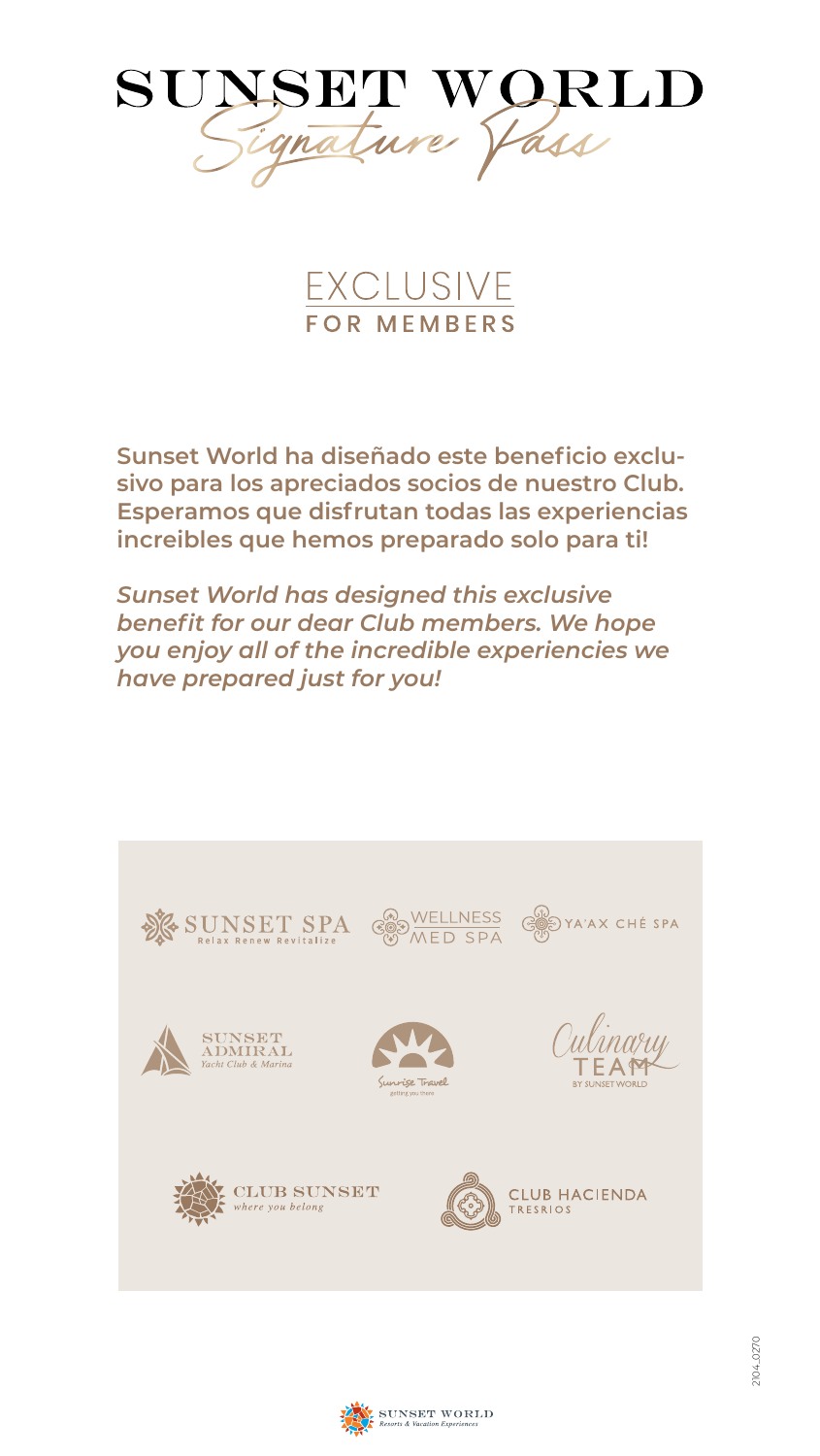

### Términos y condiciones generales

Los descuentos Signature no pueden combinarse con otros beneficios de membresía, descuentos, créditos o promociones y solo pueden usarse una vez por habitación por estancia a menos que se especifique otra cosa.

Un descuento Signature equivale a un dólar de USA, solo es efectivo en los comercios indicados en la tabla por el monto especificado y no puede ser canjeado por dinero en efectivo. El monto especificado en la tabla no cubre el precio total del servicio o producto descrito, no es acumulable, es válido solo durante su estancia y si al término no se ha utilizado en su totalidad, el restante no se reembolsará en efectivo. No es combinable con otras promociones y está sujeto a cambios sin previo aviso. Todos los servicios requieren reservación anticipada directamente en el centro de servicio y están sujetas a disponibilidad.

#### General terms and conditions

*Signature discounts cannot be combined with other membership benefits, discounts, credits or promotions and may be used one time per room, per stay unless otherwise specified. One Signature discount is equivalent to one US dollar. Signature Credits are only valid in the businesses indicated in the table for the specified amount and cannot be exchanged for cash. The amount specified in the table does not cover the total price of the service or product described. Signature discounts are not cumulative and are only valid during your stay. If at the end of your stay your Signature discounts have not all been used, the rest will not be refunded in cash. Signature discounts cannot be used with other promotions and are subject to change without prior notice. All services require advance reservation directly at the service center and are subject to availability.*

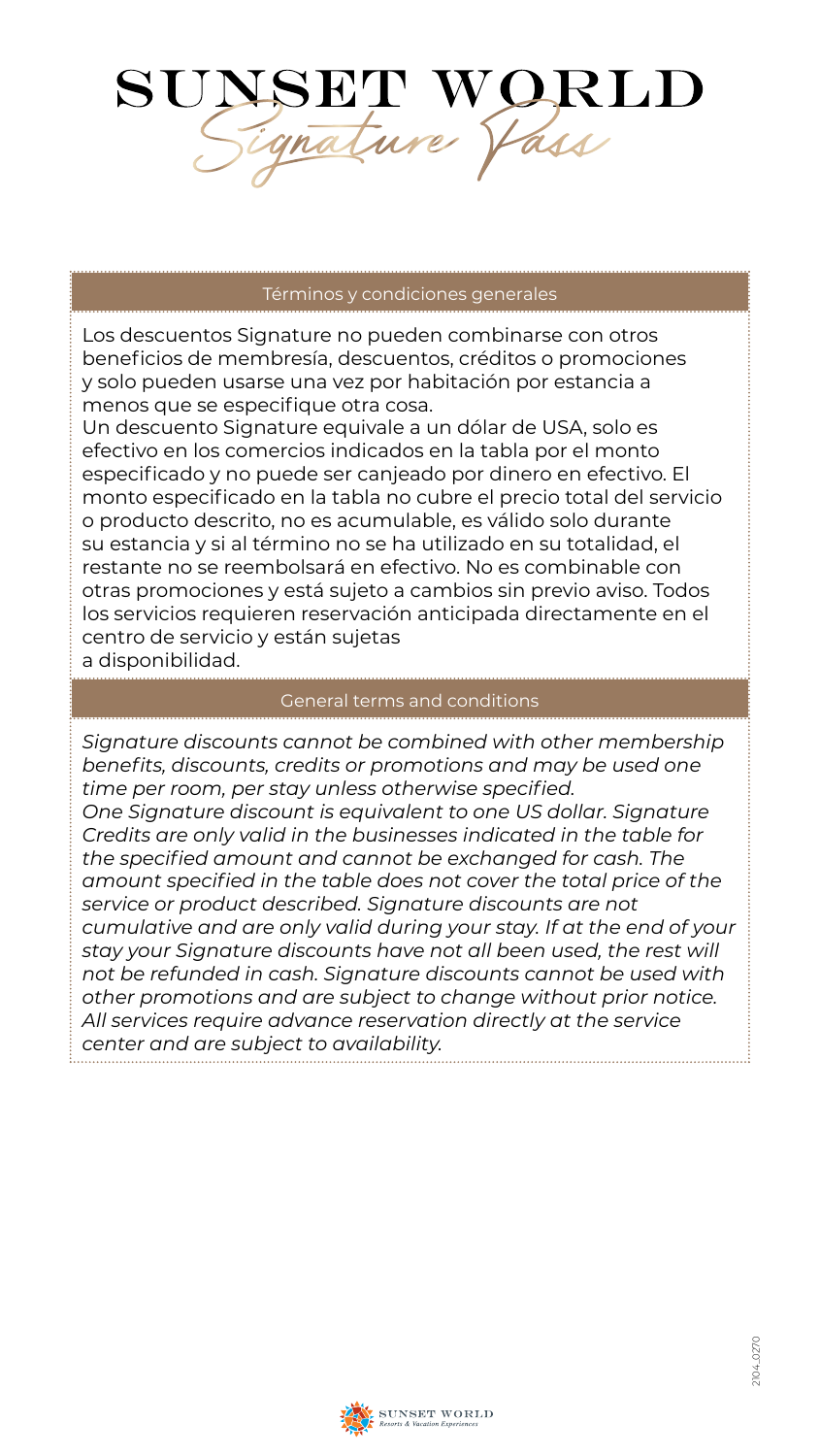

YA'AX CHÉ SPA

**VSET SPA** 

Servicio o producto / *Product or Service* Physics Signature Credits **Tratamientos de Spa**  *Spa Treatments* **\$30 \$30 Rituales de parejas**  *Couple Rituals* **\$100 Ritual Purificante** *Purifying Ritual* **\$20 \$20** Términos y condiciones / *Terms and conditions*

Reconecte con su armonía natural a través de experiencias relajantes y holísticas rodeadas de las maravillas que solo el Caribe mexicano puede ofrecer. Solo un crédito por tratamiento, no aplica en servicios del Salón de Belleza o productos. No aplica con otras promociones.

*Reconnect with your natural harmony through relaxing and holistic experiences surrounded by the wonders that only the Mexican Caribbean offers. Only one credit per treatment, not valid for Beauty Salon services or spa products. Does not apply with other promotions.*

Contactos / *Contacts*

**Ya'ax Ché Spa | Wellness & Med Spa** Hacienda Tres Ríos, Ext 7456

## **Sunset Spa | Wellness & Med Spa** Sunset Royal, Ext 6735



/ELLNESS

 $SDA$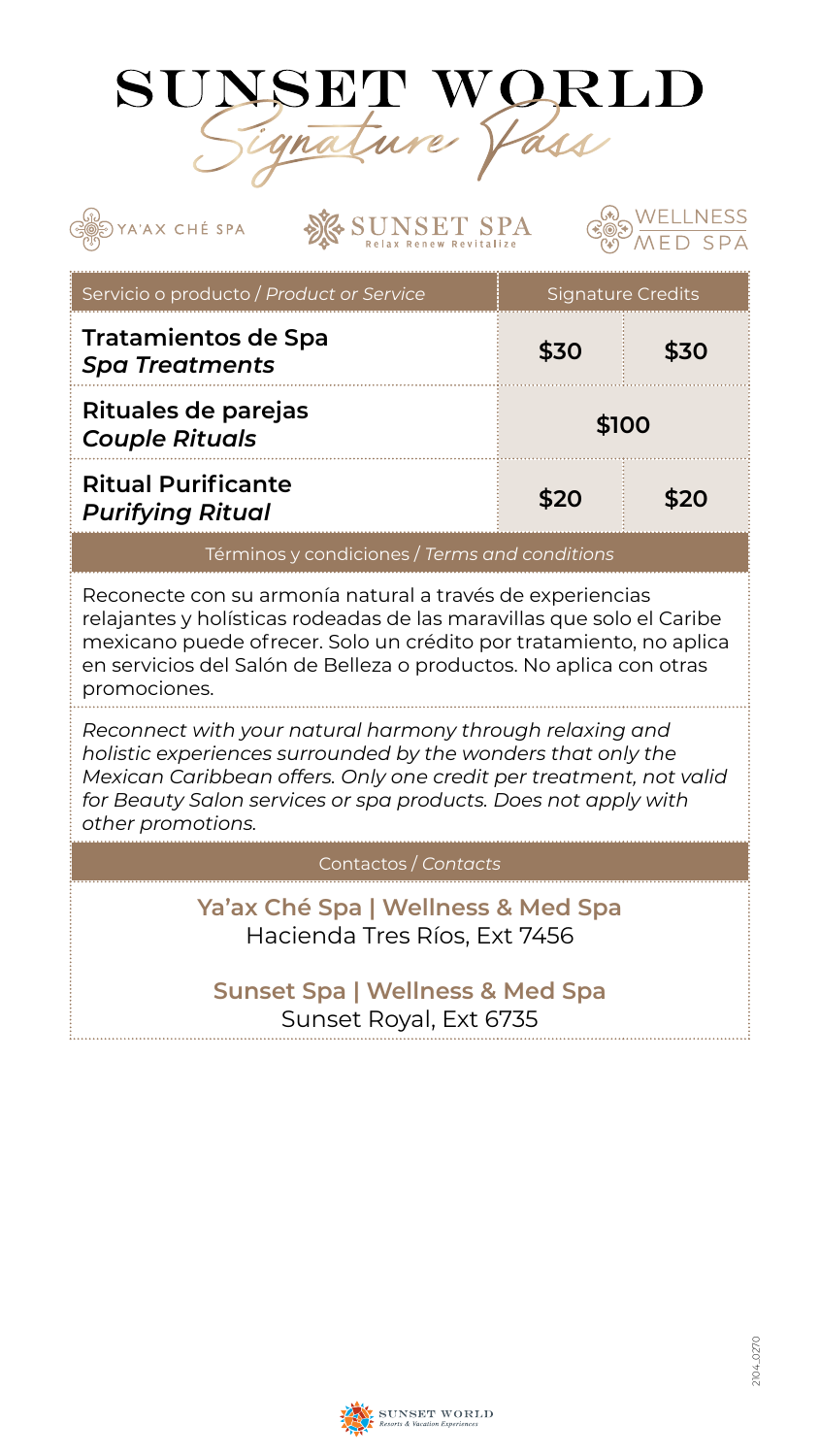

YA'AX CHÉ SPA

**ISET SPA** 

# $SDA$ FD. Servicio o producto / *Product or Service* Philosophia Signature Credits **Tratamientos Med Spa** *Med Spa Treatments* **\$30 \$30** Términos y condiciones / *Terms and conditions* Nuestro equipo de expertos le ayudará a lucir radiante a través de procedimientos faciales y corporales no invasivos y mínimamente invasivos. Solo un crédito por tratamiento. No aplica con otras promociones. *Our team of experts will help you look radiant through noninvasive and minimally invasive facial and body procedures. Only one credit per treatment. Does not apply with other promotions.* **Tratamientos Odontológicos** *Dentist service Treatments* **\$30 \$30** Términos y condiciones / *Terms and conditions* Luzca su mejor sonrisa durante sus vacaciones. Solo un descuento por tratamiento. No aplica con otras promociones. *Wear your best smile during your vacation. Only one credit per treatment. Does not apply with other promotions.* Contactos / *Contacts* **Ya'ax Ché Spa | Wellness & Med Spa** Hacienda Tres Ríos, Ext 7456

## **Sunset Spa | Wellness & Med Spa** Sunset Royal, Ext 6735



VELLNESS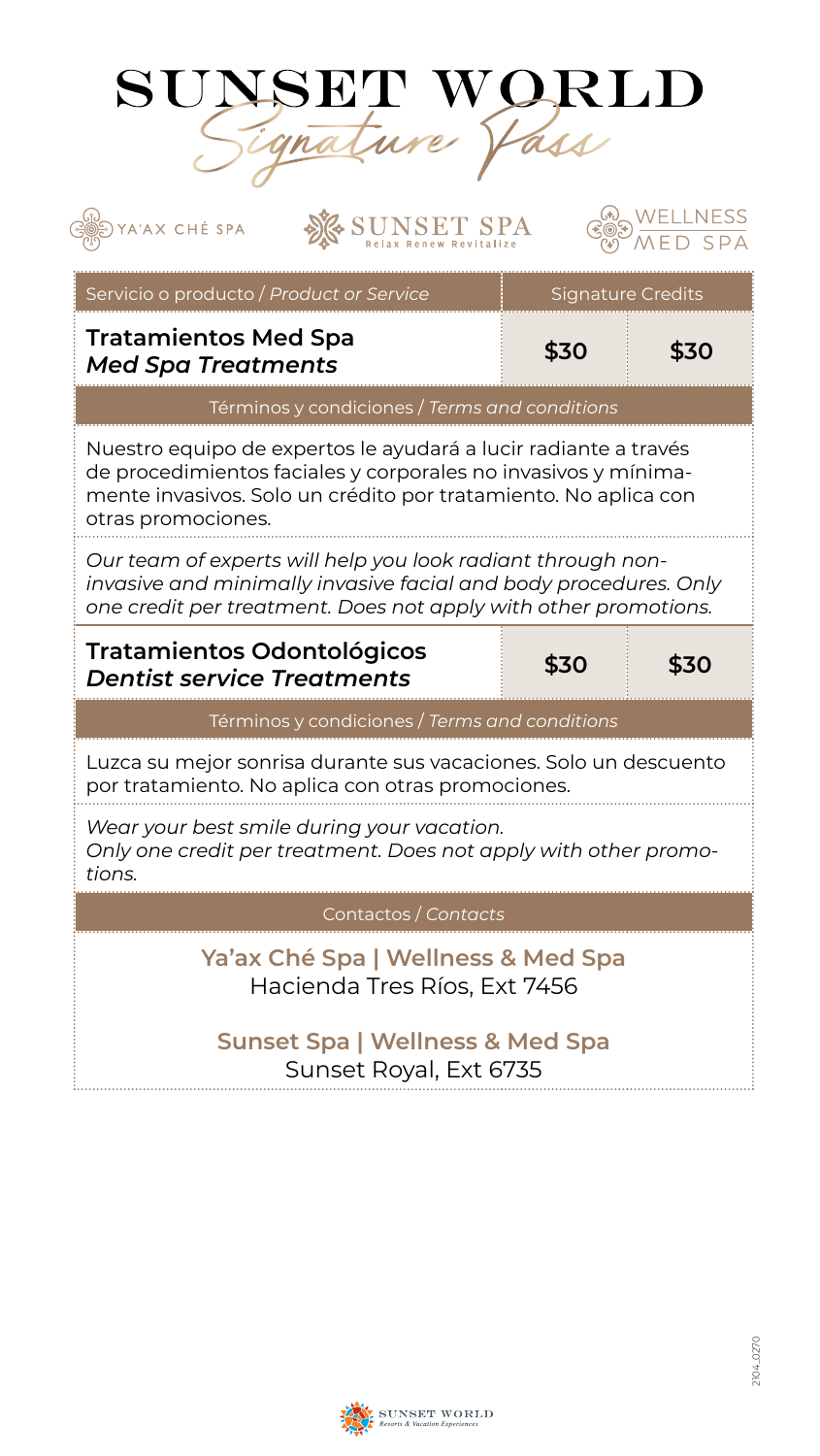# SUNSET WORLD Signature Pass



| Servicio o producto / Product or Service                                                                                                                                                                                                                                                                                                                                                                                   | Signature Credits                                                     |  |  |  |  |
|----------------------------------------------------------------------------------------------------------------------------------------------------------------------------------------------------------------------------------------------------------------------------------------------------------------------------------------------------------------------------------------------------------------------------|-----------------------------------------------------------------------|--|--|--|--|
| <b>Isla Mujeres Tour</b>                                                                                                                                                                                                                                                                                                                                                                                                   | \$30<br>por persona / per person                                      |  |  |  |  |
| <b>Jungle Tour</b>                                                                                                                                                                                                                                                                                                                                                                                                         | \$25<br>por adulto / per adult<br>\$20<br>por niño / per child        |  |  |  |  |
| Renta de yate de 46"<br>46" yacht rental                                                                                                                                                                                                                                                                                                                                                                                   | \$600<br>con comida / with food<br>\$500<br>sin comida / without food |  |  |  |  |
| Términos y condiciones / Terms and conditions                                                                                                                                                                                                                                                                                                                                                                              |                                                                       |  |  |  |  |
| Explore las aguas del Caribe mexicano y viva una aventura sin igual.<br>» Los Signature Credits no aplican para pagar el Impuesto Federal<br>de Aguas.<br>» Jungle Tour: boletos para niños son para los 6-12 de edad. Infantes<br>5 y menor están gratis.<br>» La renta del yate es por 4 horas y la capacidad máxima es de 10<br>personas, incluye alimentos y bebidas. Sin alimentos, ahorras 100<br>Signature Credits. |                                                                       |  |  |  |  |
| Explore the Mexican Caribbean waters and enjoy unique adven-<br>tures.<br>» Signature Credits cannot be applied towards the Federal Waters<br>Tax.<br>» Jungle Tour: Child tickets are for those 6-12 years old. Children 5<br>and under are free.<br>» Yacht rental is for 4 hours and the maximum capacity is 10<br>people and includes food and beverages. Without food and<br>beverages, save \$100 Signature Credits. |                                                                       |  |  |  |  |
| Contactos / Contact                                                                                                                                                                                                                                                                                                                                                                                                        |                                                                       |  |  |  |  |
| <b>Admiral Yacht Club &amp; Marina</b><br>T. +52 998 849 5317                                                                                                                                                                                                                                                                                                                                                              |                                                                       |  |  |  |  |

÷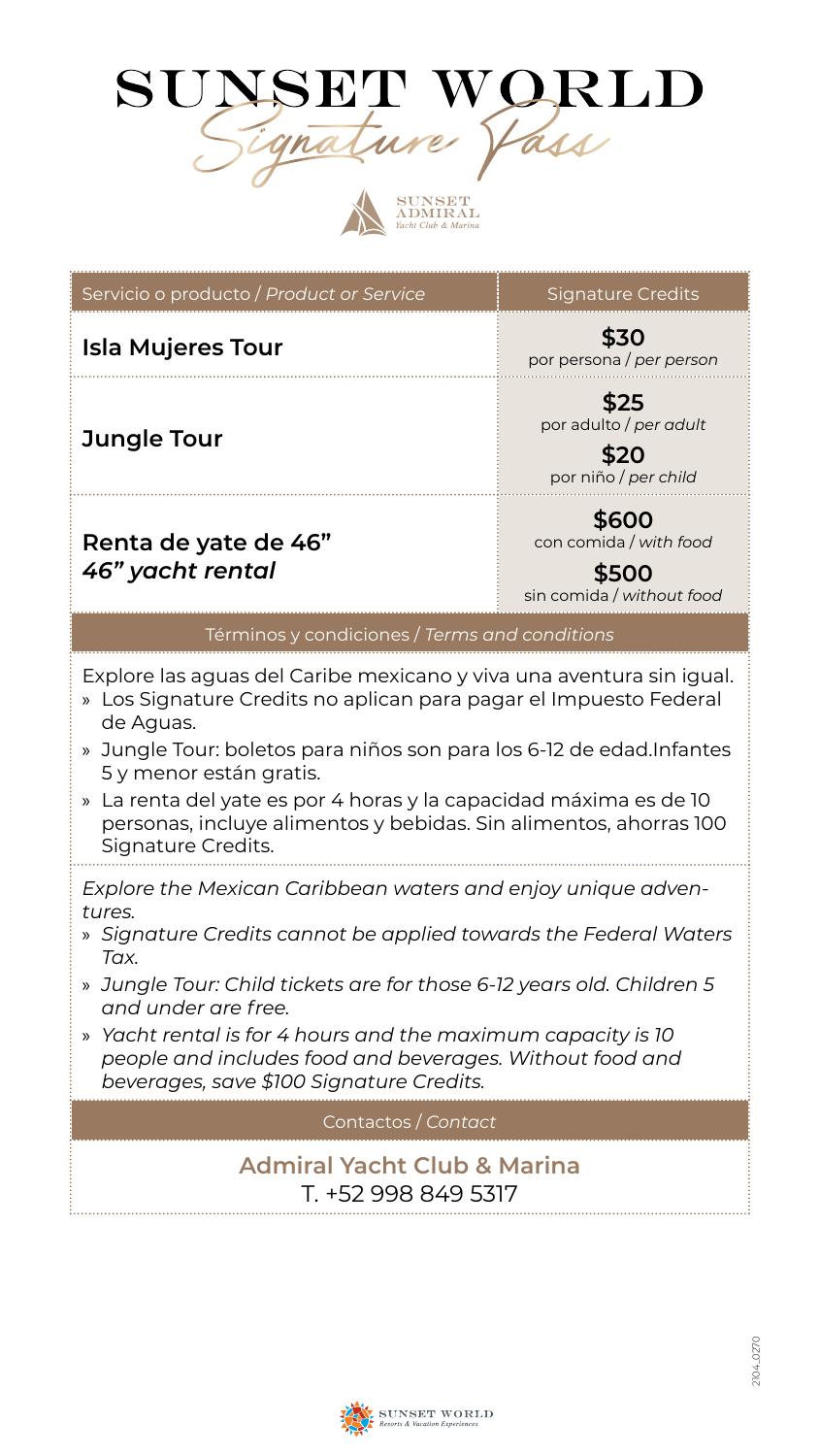

Culinary

**The Company's Company's** 

| Servicio o producto / Product or Service                                                                                                                                                                                                                                 | <b>Signature Credits</b>       |  |  |  |  |
|--------------------------------------------------------------------------------------------------------------------------------------------------------------------------------------------------------------------------------------------------------------------------|--------------------------------|--|--|--|--|
| Luna Maya cena de langosta<br><b>Lobster Dinner</b>                                                                                                                                                                                                                      | \$25<br>por adulto / per adult |  |  |  |  |
| Luna Maya cena premium<br><b>Premium Dinner</b>                                                                                                                                                                                                                          | \$25<br>por adulto / per adult |  |  |  |  |
| Botella de champagne<br><b>Champagne bottle</b>                                                                                                                                                                                                                          | \$45                           |  |  |  |  |
| Términos y condiciones / Terms and conditions                                                                                                                                                                                                                            |                                |  |  |  |  |
| ¡Deleite su paladar y venga a celebrar!<br>» Cena Langosta aplica por adulto, por semana.<br>» Cena Premium aplica por persona, por semana<br>» Aplica en la compra de Moët & Chandon, Brut Impérial, Moët &<br>Chandon Ice Impérial, Moët & Chandon Rosé Brut Impérial. |                                |  |  |  |  |
| Delight your palate and celebrate!<br>» Lobster dinner applies per adult, per week.<br>» Premium dinner applis per person, per week.<br>» Applies in the purchase of Moët & Chandon Brut Impérial, Moët &<br>Chandon Ice Impérial, Moët & Chandon Rosé Brut Impérial.    |                                |  |  |  |  |
| Contactos / Contacts                                                                                                                                                                                                                                                     |                                |  |  |  |  |
| <b>Culinary Team</b><br>Hacienda Tres Ríos, Ext. 7402                                                                                                                                                                                                                    |                                |  |  |  |  |
| <b>Culinary Team</b><br>Sunset Royal, Ext. 6462                                                                                                                                                                                                                          |                                |  |  |  |  |

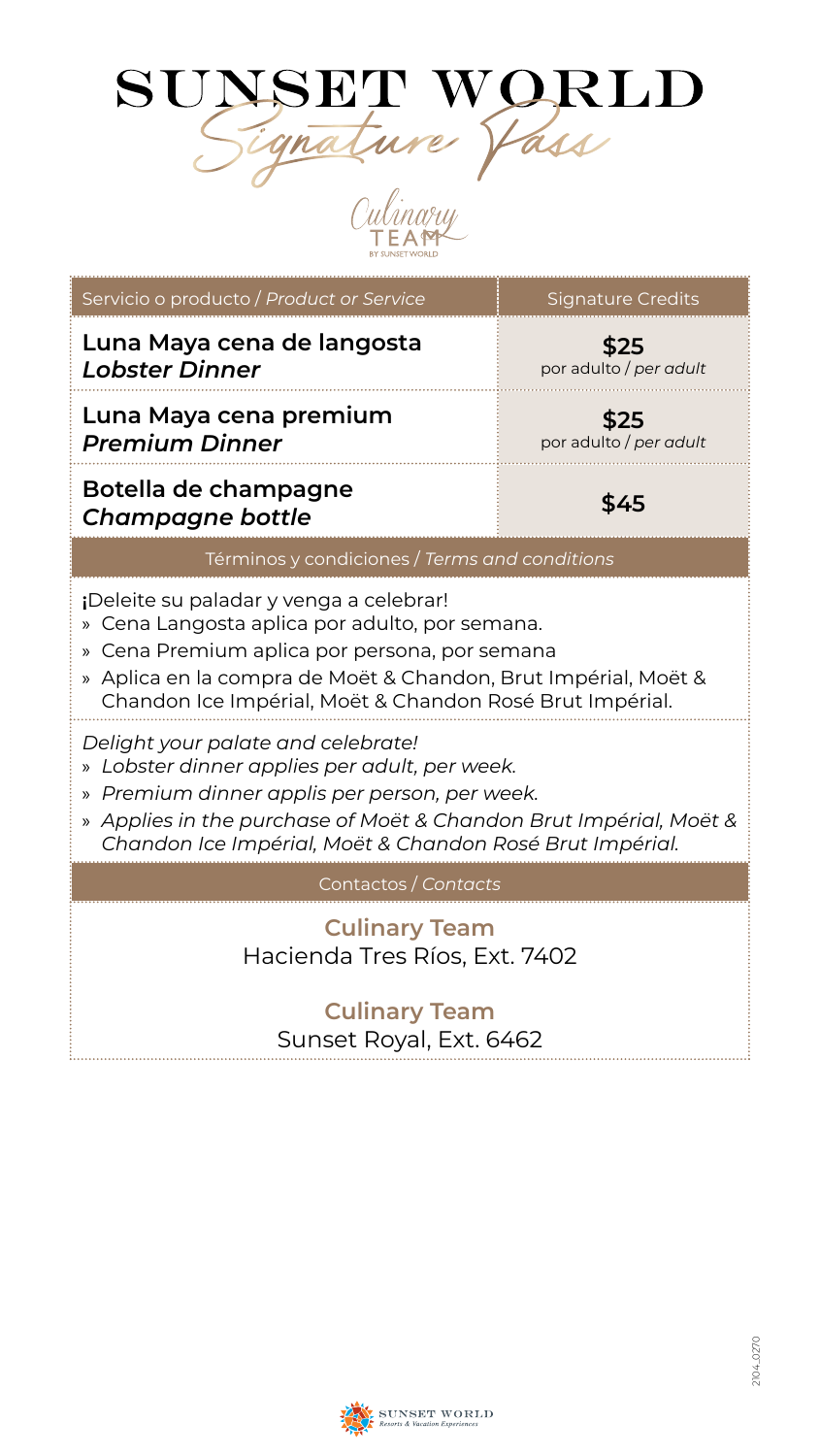



| Servicio o producto / Product or Service                                                                                                                                                                                                                                                                                                                                                                                                                                                                                                                                                                                                                                                                                                                                                                                                                                                                                                                                                                                                                                                                                  | <b>Signature Credits</b> |         |  |  |  |  |
|---------------------------------------------------------------------------------------------------------------------------------------------------------------------------------------------------------------------------------------------------------------------------------------------------------------------------------------------------------------------------------------------------------------------------------------------------------------------------------------------------------------------------------------------------------------------------------------------------------------------------------------------------------------------------------------------------------------------------------------------------------------------------------------------------------------------------------------------------------------------------------------------------------------------------------------------------------------------------------------------------------------------------------------------------------------------------------------------------------------------------|--------------------------|---------|--|--|--|--|
| Renta de SUV Cadillac de lujo<br><b>Luxury SUV Cadillac rental</b>                                                                                                                                                                                                                                                                                                                                                                                                                                                                                                                                                                                                                                                                                                                                                                                                                                                                                                                                                                                                                                                        | \$150                    |         |  |  |  |  |
| Transporte privado al aeropuerto<br><b>Private airport transportation</b>                                                                                                                                                                                                                                                                                                                                                                                                                                                                                                                                                                                                                                                                                                                                                                                                                                                                                                                                                                                                                                                 | \$20                     |         |  |  |  |  |
| <b>Tours selectos</b><br><b>Select tours</b>                                                                                                                                                                                                                                                                                                                                                                                                                                                                                                                                                                                                                                                                                                                                                                                                                                                                                                                                                                                                                                                                              | \$60                     | \$120   |  |  |  |  |
| Términos y condiciones / Terms and conditions                                                                                                                                                                                                                                                                                                                                                                                                                                                                                                                                                                                                                                                                                                                                                                                                                                                                                                                                                                                                                                                                             |                          |         |  |  |  |  |
| Vaya a donde vaya, hágalo con estilo.<br>» La renta de la SUV Cadillac con chofer es por 6 horas mínimo<br>entre las 6:00 am y las 9:00 pm.<br>» El transporte privado tiene un cupo máximo de 5 personas y el<br>Signature Credit se aplica por servicio.<br>» Aplica en el monto total de tours comprados para 2 personas<br>mínimo: \$60 Resort Credits aplicables en la compra de 2 tours<br>para 2 personas y \$120 Resort Credits aplicables en la compra de<br>3 tours para 2 personas. Consulte la lista de tours selectos.<br>» Aplica por cuarto, por semana.<br>Go wherever you need to go, in style.<br>» SUV Cadillac rental with driver is for 6 hours min. between 6:00<br>am & 9:00 pm.<br>» Private transportation has a maximum capacity of 5 people and<br>Signature Credit is aplicable per service.<br>» Applies towards the total amount of the purchase of tours for<br>2 people minimum: \$60 Resort Credits applicable towards<br>the purchase of 2 tours for 2 people and \$120 Resort Credits<br>applicable towards the purchase of 3 tours for 2 people. Ask for<br>the list of select tours. |                          |         |  |  |  |  |
| » Applies per room, per week.                                                                                                                                                                                                                                                                                                                                                                                                                                                                                                                                                                                                                                                                                                                                                                                                                                                                                                                                                                                                                                                                                             |                          |         |  |  |  |  |
| Contactos / Co <i>ntdets</i>                                                                                                                                                                                                                                                                                                                                                                                                                                                                                                                                                                                                                                                                                                                                                                                                                                                                                                                                                                                                                                                                                              |                          |         |  |  |  |  |
| <b>Sunrise Travel</b><br>Hacienda Tres Ríos, Ext. 7849 y 7843                                                                                                                                                                                                                                                                                                                                                                                                                                                                                                                                                                                                                                                                                                                                                                                                                                                                                                                                                                                                                                                             |                          |         |  |  |  |  |
| <b>Sunrise Travel</b><br>Sunset Royal, Ext. 6752                                                                                                                                                                                                                                                                                                                                                                                                                                                                                                                                                                                                                                                                                                                                                                                                                                                                                                                                                                                                                                                                          |                          |         |  |  |  |  |
|                                                                                                                                                                                                                                                                                                                                                                                                                                                                                                                                                                                                                                                                                                                                                                                                                                                                                                                                                                                                                                                                                                                           |                          | 104_027 |  |  |  |  |

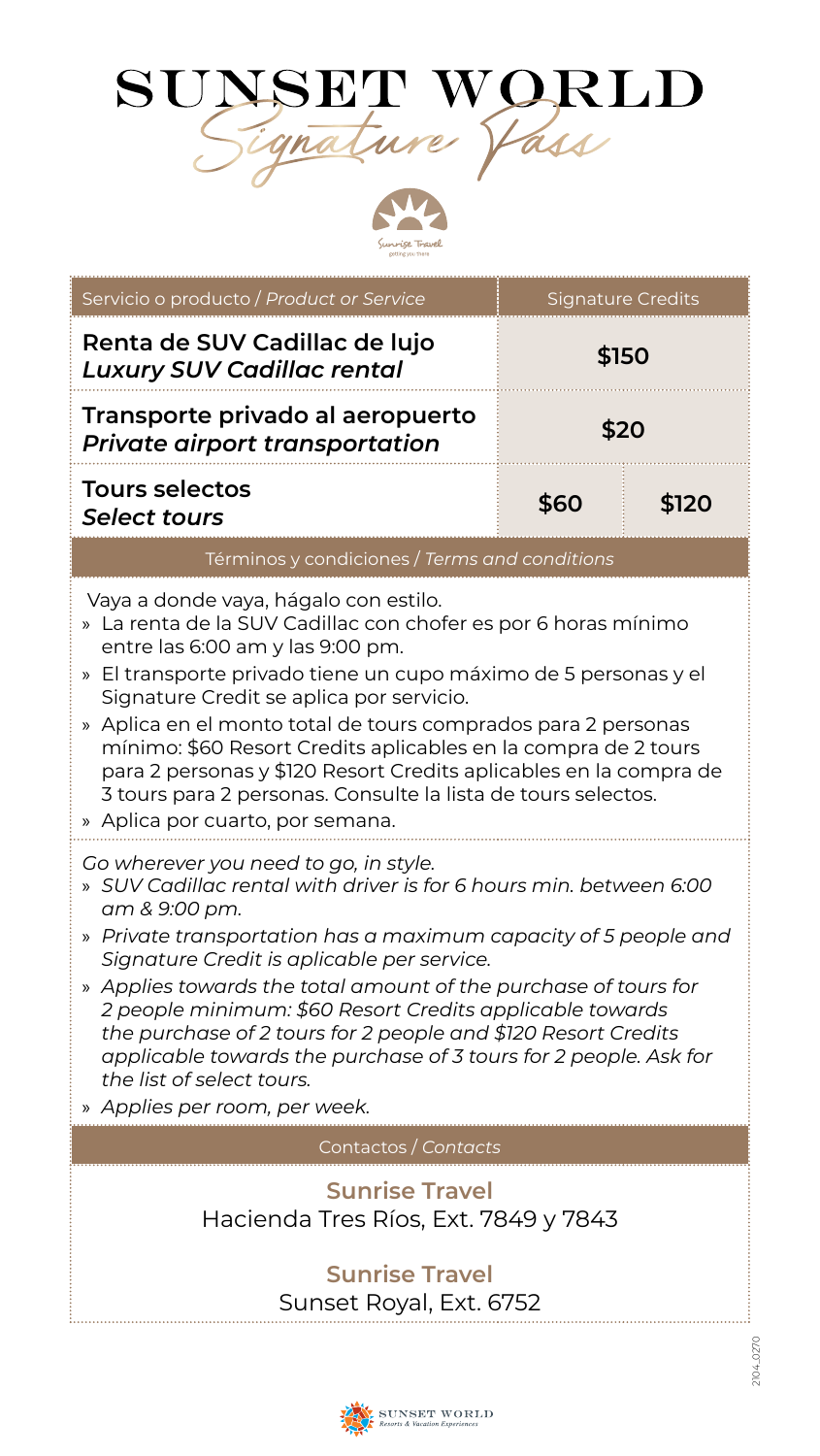

**Club Hacienda Tres Ríos**